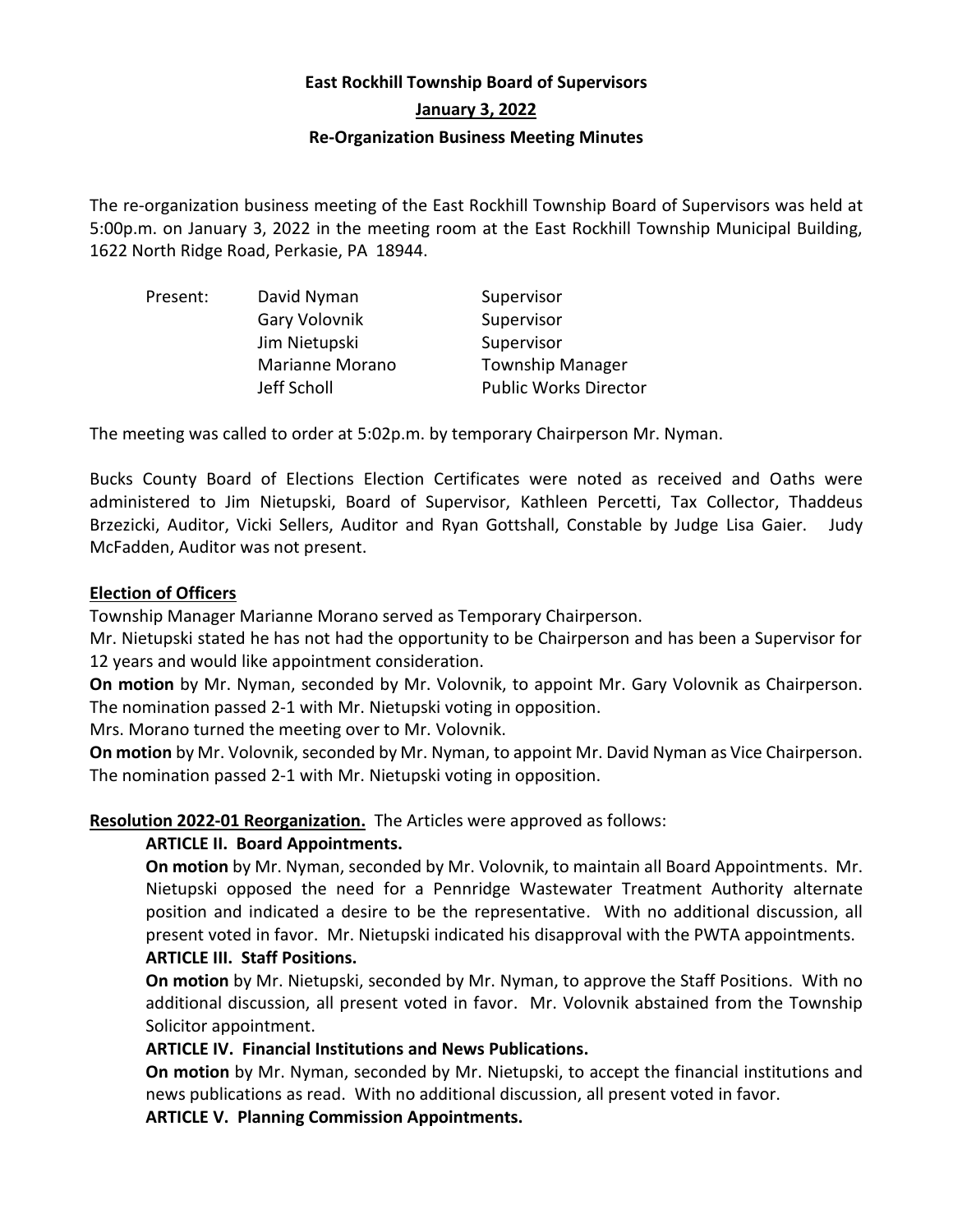**On motion** by Mr. Nietupski, seconded by Mr. Nyman, to accept the reappointment of Joseph Chellew and Richard Kelly to the Planning Commission. With no additional discussion, all present voted in favor.

# **ARTICLE VI. Zoning Hearing Board Appointments.**

**On motion** by Mr. Nietupski, seconded by Mr. Nyman, to accept the reappointment of John Fenley to the Zoning Hearing Board. With no additional discussion, all present voted in favor.

## **ARTICLE VII. Park and Recreation Board Appointments.**

**On motion** by Mr. Nyman, seconded by Mr. Nietupski, to accept the reappointment of Arthur Hallett to the Park and Recreation Board. With no additional discussion, all present voted in favor.

## **ARTICLE VIII. Joint UCC Appeals Board Appointments.**

**On motion** by Mr. Nietupski, seconded by Mr. Nyman, to accept the reappointment of James Kopchak, Robert Smith, Kevin Toothman to the Joint UCC Appeal Board. With no additional discussion, all present voted in favor.

## **ARTICLE IX. Tax and Assessments.**

**On motion** by Mr. Nyman, seconded by Mr. Nietupski, to reaffirm the tax and assessments as presented. With no additional discussion, all present voted in favor.

## **ARTICLE X. Real Estate Tax Exemption.**

**On motion** by Mr. Nietupski, seconded by Mr. Volovnik, to accept the real estate tax exemption for the Township properties at 1920 and 1802 Ridge Road. With no additional discussion, all present voted in favor.

#### **ARTICLE XI. Treasurer's Bond.**

**On motion** by Mr. Nyman, seconded by Mr. Nietupski, to approve establishing the Treasurer's Bond in the amount of \$500,000. With no additional discussion, all present voted in favor.

# **ARTICLE XII. Employee Wages and Benefits.**

**On motion** by Mr. Nietupski, seconded by Mr. Nyman, to approve the employee wages and benefits as approved in the 2022 Budget. With no additional discussion, all present voted in favor.

# **ARTICLE XIII. 2022 Township Meeting Schedule and Hours of Operation.**

**On motion** by Mr. Nyman, seconded by Mr. Nietupski, to approve delineating and reaffirming all Township meeting schedules and Township office hours. With no additional discussion, all present voted in favor.

# **Resolution 2022-01. ReOrganization.**

**On motion** by Mr. Nyman, seconded by Mr. Nietupski, to re-affirm Resolution 2022-01 as a whole. With no additional discussion, all present voted in favor.

#### **Resolution 2022-02. Resolution appointing the Tax Collection Committee Delegate.**

**On motion** by Mr. Nietupski, seconded by Mr. Nyman, to approve Resolution 2022-02 naming Marianne Morano as Primary Voting Delegate, Bonnie Schorr and Kathleen Percetti as Alternate Voting Delegates for the TCC. With no additional discussion, all present voted in favor.

#### **Resolution 2022-03. Resolution authorizing payment of bills.**

**On motion** by Mr. Nyman, seconded by Mr. Nietupski, to approve Resolution 2022-03 authorizing interim payment of specified bills. With no additional discussion, all present voted in favor.